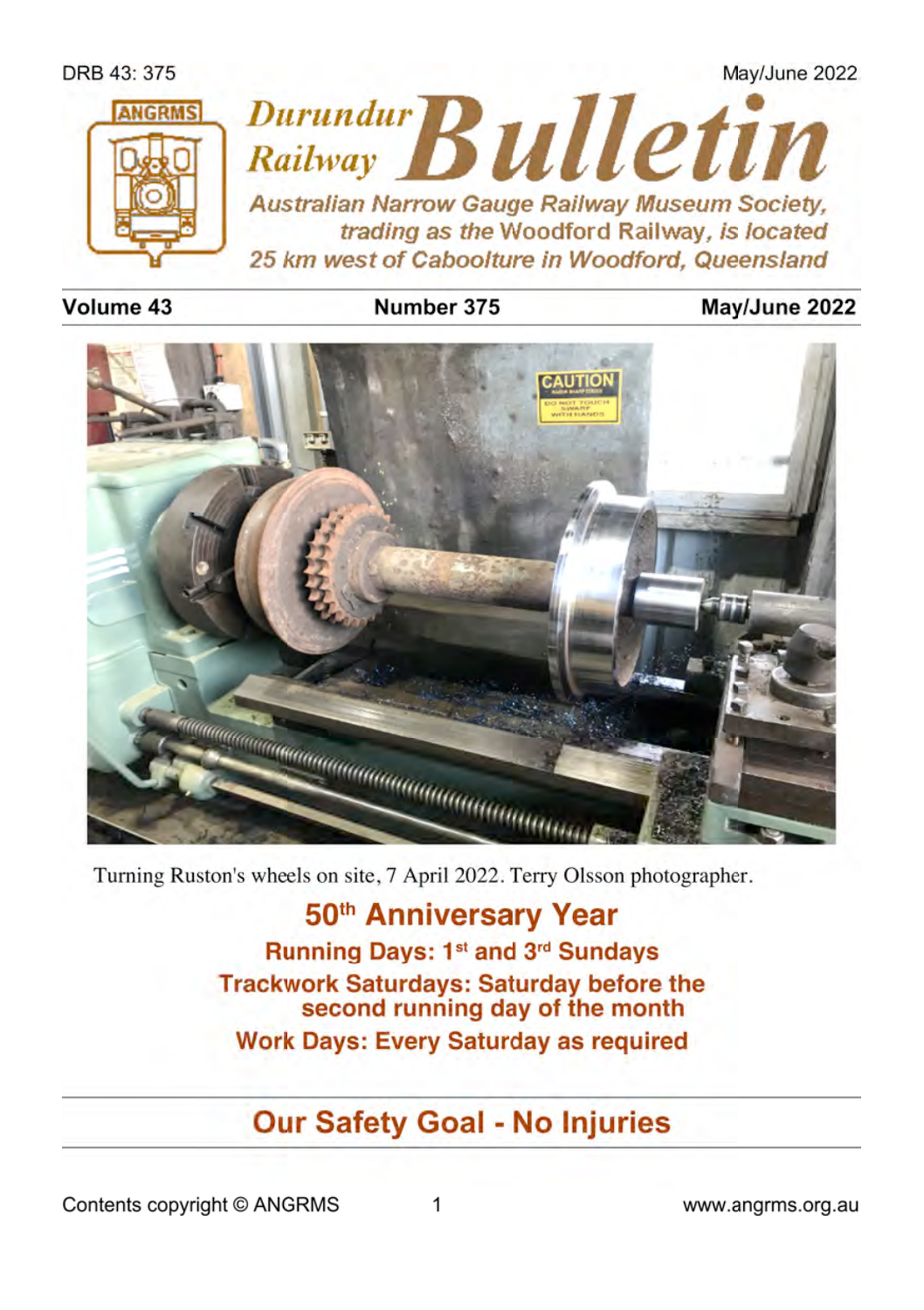DRB 43: 375

Like us on Facebook

ANGRMS: Margaret Street, Woodford (PO Box 1135, Woodford Old 4514): Station Master's Office, Woodford, (07) 5496 1976; ISSN 0158-785x, ABN 92 009 872 011, ACN 009 872 011

| <b>Terry Olsson</b> | President, Operations,<br>Sales and Marketing | m: 0429 100 911<br>terryolsson1@hotmail.com       |  |
|---------------------|-----------------------------------------------|---------------------------------------------------|--|
| Dave Caruzzo        | Safety Manager                                | m: 0436 372 318<br>dcaruzzo2ft@outlook.com        |  |
| lan Thompson        | Secretary                                     | m: 0421 239 309<br>ian:hompson359@gmail.com       |  |
| <b>Geoff Howes</b>  | Treasurer                                     | m: 0424 955 426                                   |  |
| Greg Stephenson     | <b>Track Day Coordinator</b>                  | m: 0423 417 326<br>greg.stephenson@outlook.com.au |  |
| <b>Brian Webber</b> | Special Running Days,<br>Group Bookings       | (07) 3354 2140<br>bwebber@tpg.com.au              |  |
| Lynn Zelmer         | Webmaster, DRB Editor                         | lynn@zelmeroz.com                                 |  |

General Meetings: 2022: 18 Feb, 21 Oct and 16 Dec, 7:30pm entry from 7:00pm. Combined with LRRSA at the BCC Library, park and enter at rear 107 Orange Grove Road, Coopers Plains; 10 minute walk from Coopers Plains Railway Station or a phone call to Dan Sheehan or Bob Gough for transport to the venue. Bus stop at the front of the shopping centre and Express buses run services from the stop.

## **Donations and Bequests**

Donations to the Society's Museum Fund are tax deductible. Please make cheques payable to the 'Australian Narrow Gauge Railway Museum Society' and mail to the PO Box above or deliver in person. Remember to include a note indicating that it's a donation, plus your name and address so that a receipt can be posted to you.

We appreciate your help and support now, but also consider mentioning the Society in your Will. Donations/bequests can be for a particular project or for museum development (restoration or infrastructure). For details, contact the President.

## Safety is a very important part of our operation and ANGRMS remains committed to providing a safe railway.

Communication is an essential part of safety. As well as taking the time to let others know what you are doing before and while undertaking a task, your feedback is always welcome. Remember there is a suggestion box in the Station Master's Office at Woodford station and suggestions will be discussed at the next board meeting.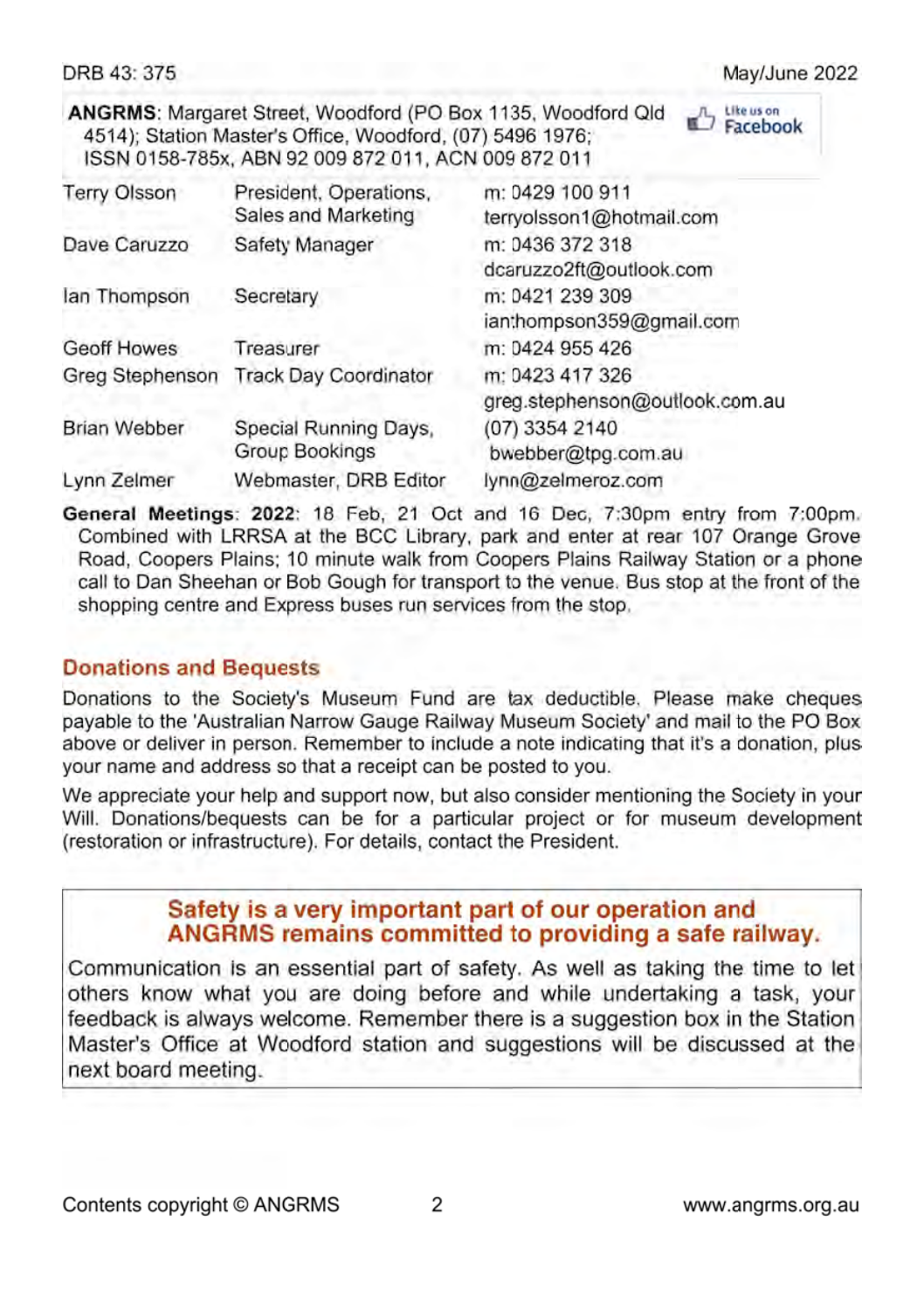# **President's Report**

## *Terry Olsson, President*

Our AGM was held on site on Saturday 26 March. There was a good attendance and I would like to thank everyone who took the time to attend.

The following were elected at the AGM: Terry Olsson – President, John Parnell – Vice President, Elsie Knight - Vice President, Ian Thompson – Secretary, Geoff Howes – Treasurer, Steve Baker – Board Member and Dave Curuzzo – Board Member and Safety Manager.

I would like to thank them all for putting their names forward to manage the society during the 2022/23 year. Congratulations to Elsie on being elected Vice President – from what I can determine she will be ANGRMS' first ever female Vice President.

A vote of thanks was made at the AGM for Bob Gough for all of his help, and I would like to add my thanks to this. As well as being a founding member of ANGRMS, I would also like to congratulate Bob for being from what I can determine, a record holder when it comes to the longest serving board member in a heritage railway (having been on the ANGRMS Board for just under 50 years!!) Well done and congratulations Bob!!

As noted elsewhere in this edition, ANGRMS has been successful in being able to work with a training organisation who will be using our railway to train track workers for the big commercial railways like Queensland Rail, Aurizon Network, and the sugar industry. The fact that a small heritage organisation like ANGRMS can do its bit to help the "rail industry" is something special and something we can all be proud of. A big thank you to all involved in this.

All members are advised that as part of this training program special arrangements are put in place whenever the training is taking place. While ANGRMS members can access the cottage and loco shed areas during these training days, access to some other areas will be restricted. It is important you advise Ryan Thomas, Greg Stephenson or myself if you are going to be on site. An email will be sent out advising actual days they will be on site as these are confirmed.

While it is a nice problem to have, these training sessions have meant a lot of extra work for some members so we have had to change our plans for ANGRMS' 50th Anniversary celebrations later this year.

We will now be holding an anniversary lunch at the Woodford Golf Club on Saturday 24 September plus an open day on site on Sunday 2 October. All current members are asked to reserve these dates in your diaries. Formal invitations to the lunch will be sent out around early August so please let us know (if you have not already done so) if you have changed your address.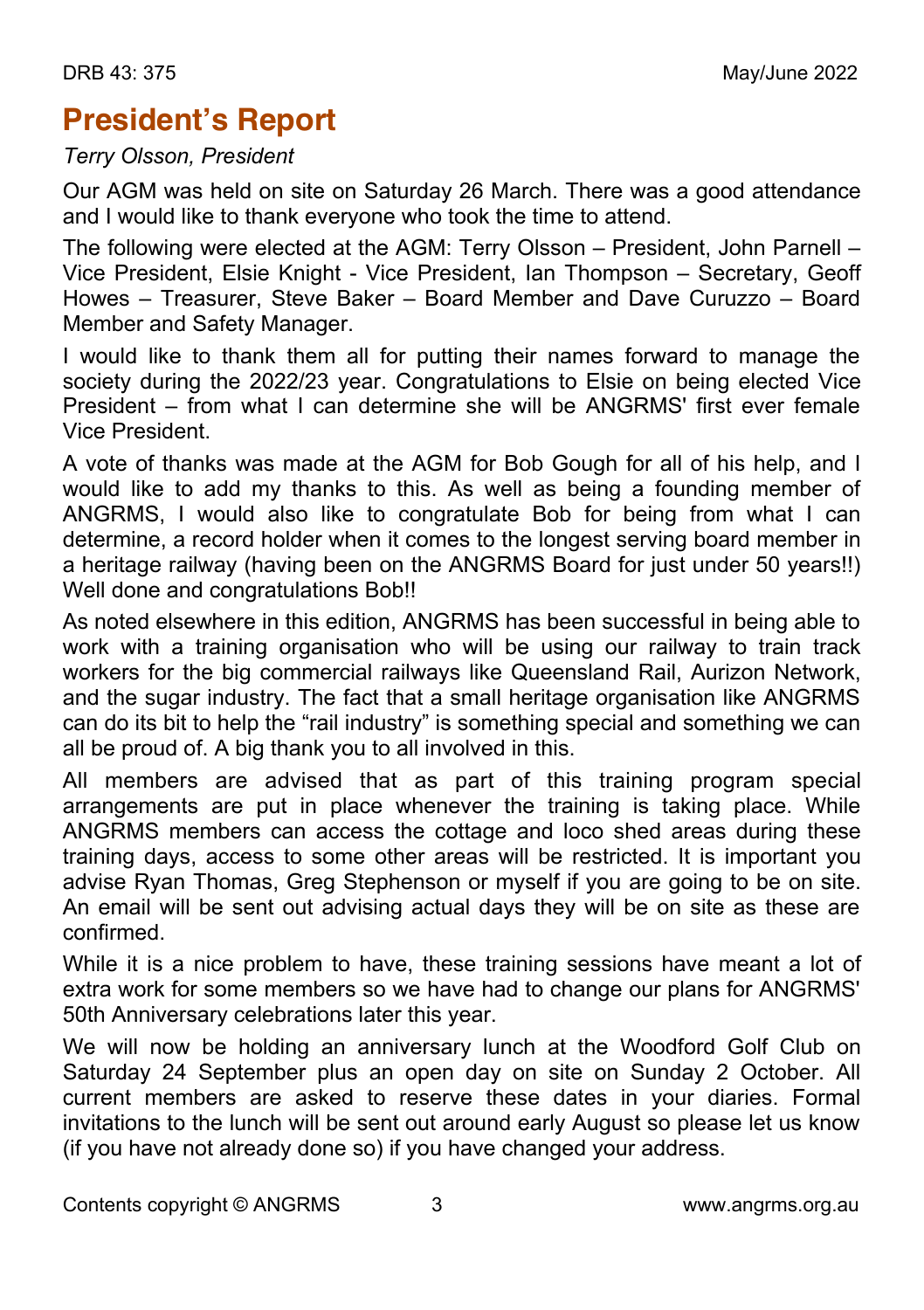I would like to thank those who have recently made significant donations to the Society to not only assist with the unexpected ramped up need for track materials, but also with the purchase of a new ride-on mower,

After many phone calls, etc., it was great to finally see the concrete floor poured for the Workshop annex on Thursday 21 April. Now it is a case of waiting for the actual annex to be erected.

Work is continuing on the development of Norm's old block on the western side of our railway. Remember this is a work site so please do not go out of the railway corridor.

To help with our rollingstock asset management decision making, the Ruston (which was ANGRMS first operating loco) has been moved to the workshop. While the motor is operational, the gear box is in poor condition. Fortunately we have another gear box on site and the two will be combined to make one good gear box.

Work has continued on updating our operations training packages. The loco fireman's training package was introduced last year and thanks to the assistance of Adrian Hurley and Shane Yore, the updated loco driver's package has now been finalised and was approved by the ANGRMS Board at its meeting on Tuesday 12 April. Until we had these updated training packages we were not able to introduce new people into these roles, so this work is very important. Work will now move towards updating the guard's training package.

## **Remember – safety first!**

## **Safety and Training Report**

*Dave Caruzzo, Safety Manager*

**COVID-19**: While Covid restrictions have been eased, it is still important to regularly wash and sanitise your hands. Where practical maintain social distancing and if you are feeling unwell please stay home. If you are required to stay home and isolate at home because you have Covid or are a close contact, please ensure you stay in touch with family and friends. Remember you are not alone.

While face masks are not compulsory, if you feel the need to wear one feel free to do so.

**Random Breath Tests (RBT)**: A RBT was conducted on 20/03/2022, with no adverse results. ANGRMS has a zero tolerance on alcohol and non-prescription drug use.

**Internal Audit SMS22**: As part of ANGRMS' ongoing safety assurance processes, Internal Audit SMS22 was conducted on 19-20 March 2022. The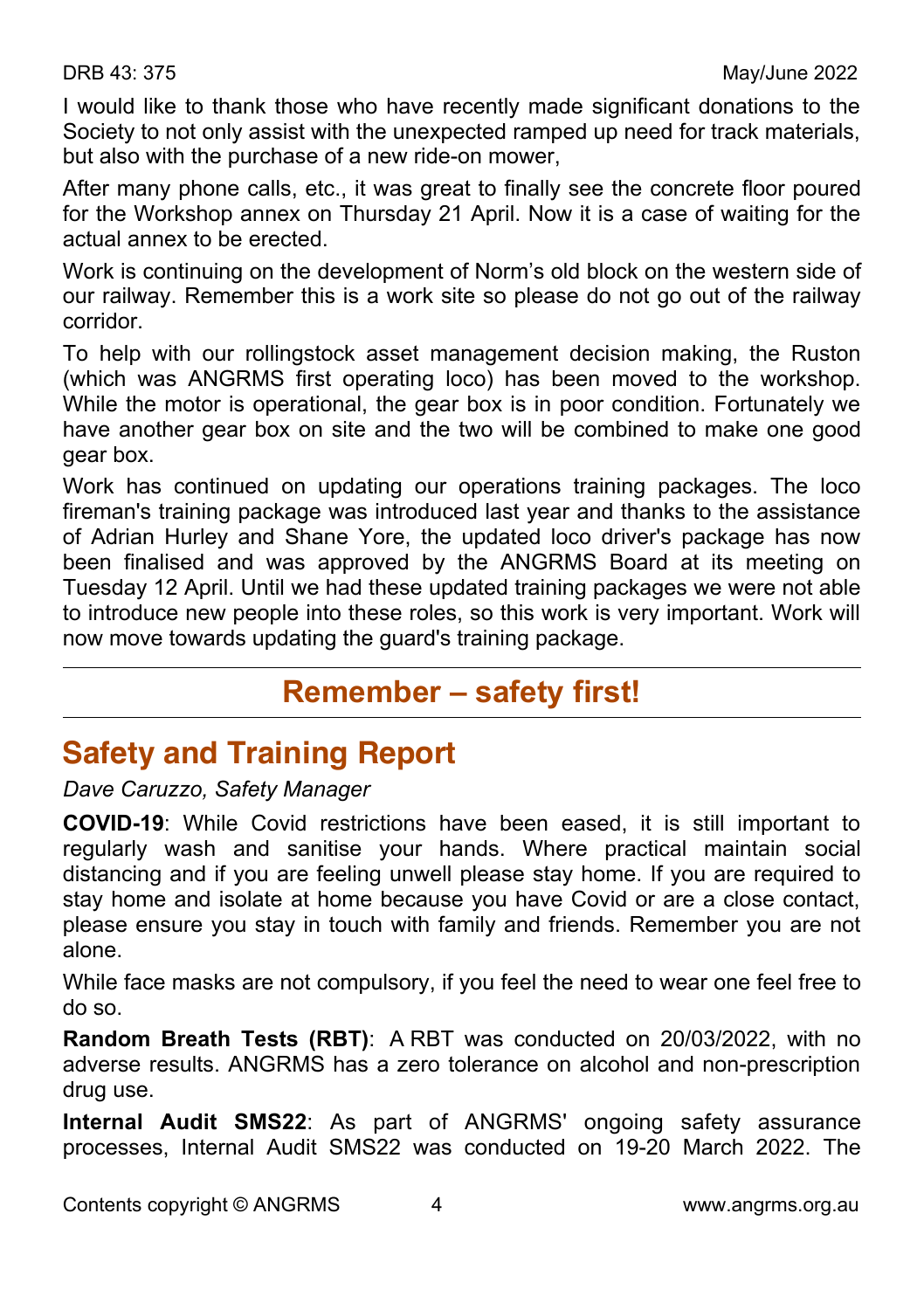scope of this audit was reporting as required by our Safety Management System, with the focus being on trackwork and running day forms. No actions were found to be required as a result of the audit and it was tabled at the 12 April 2022 board meeting.

**ONRSR Audit #6951, Final Report**: ONRSR have advised that no nonconformances were found as a result of this inspection.

**Training**: No training has been conducted since the last report, however the upgraded driver training package has been completed and was approved by the Board at its meeting on 12 April 2022.

**Rail Safety Issues**: As mentioned elsewhere in this DRB, we are now working with a training company who train trackworkers for "the big railways". No safety issues were raised as a result of the first course which has been completed.

**Construction of Workshop Annex:** As work has now commenced on site to construct our Workshop Annex remember this is a worksite so keep clear unless your duties require you to enter that area. Be aware of any construction items, in particular any that may foul walkways or the right of way.

When crossing the tracks between the workshop/passenger platform areas and the loco shed/picnic areas use the designated steel walkways at the Peterson Road end of the Woodford platform.

## **Some Civil Notes**

*Greg Stephenson, Track Day Coordinator*

## **Certificate II in Rail Infrastructure Course**

On 16 February 2022 we received an email from the State Manager of a Registered Training Organisation (RTO) with CERT Training that delivers rail specific training. They were working with 21 students at Deception Bay who are enrolled in the Certificate II – Rail Infrastructure course. The students are working their way through the 7 week course, where they are completing all theory components as well as QR 3.2 SARC and QR3.15 WET. The email concluded with "I am reaching out to you, to see if you have any requirements for track maintenance within your rail museum, that our students can work with their trainer to complete their practical component of this course."

Students undertaking the Certificate II – Rail Infrastructure need to do 8 days practical experience in basic track work activities like replacing sleepers, replacing fishplate joints and changing rails. Since the training course was based at Deception Bay, they were looking for a suitable location on the north side of Brisbane.

This email put in place a whole chain events – like determining what they could and would do. Fortunately, the Trainer lived at D'Aguilar and was happy to meet us on a Saturday morning. We needed to work out what materials we had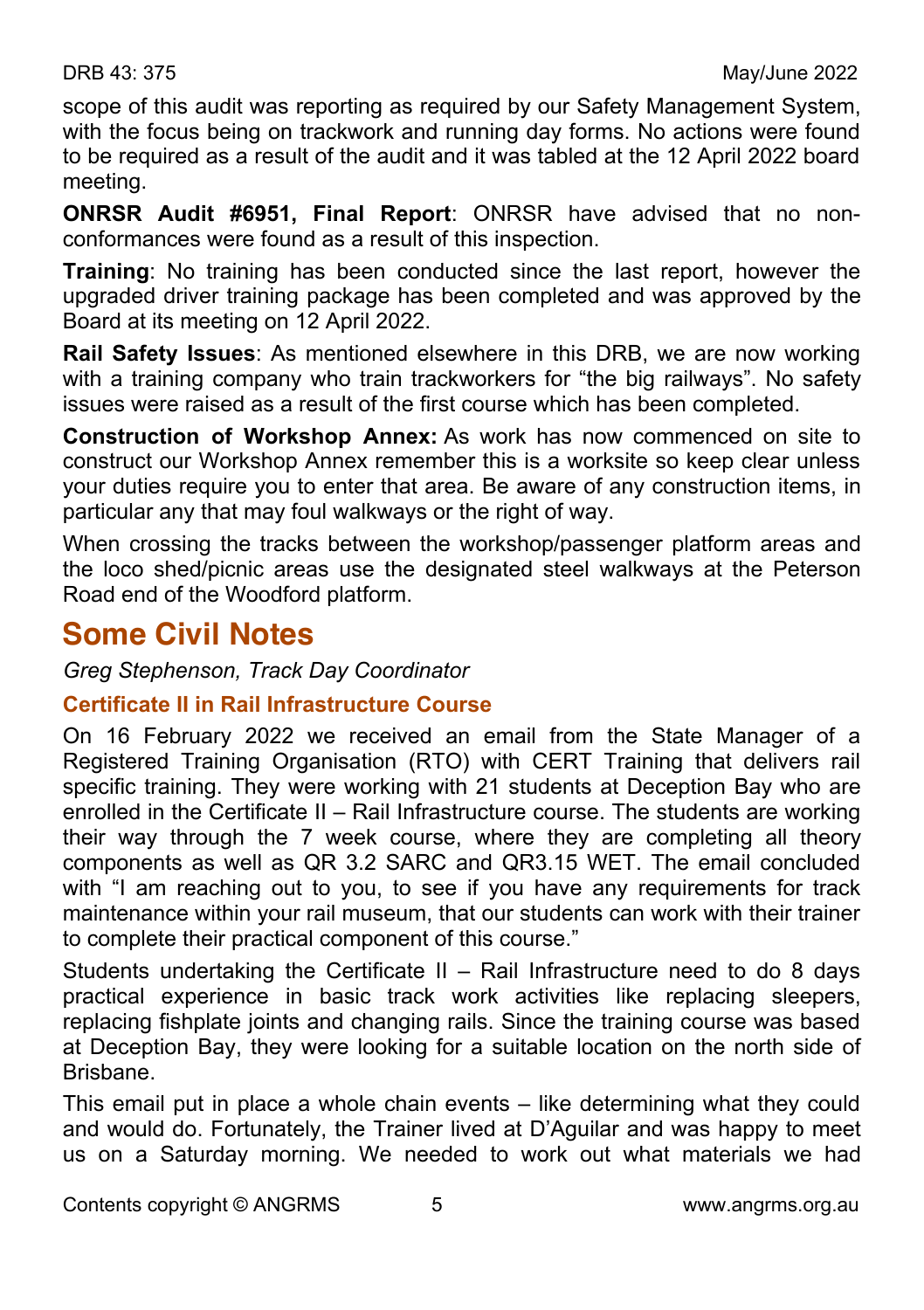available for suitable projects and sort out liability and workers insurance so that our insurance policies were not impacted. We developed some procedures to ensure that our track standards were being achieved and meet our Rail Safety Accreditation obligations.

The training was provided under the "Tracking For Queensland" project run by Movement TwentyTwo Inc and funded under the *Skilling Queenslanders for Work* initiative. Whilst the training includes all the safety requirements for working on mainline railways, the trainers can't access those railways due to the risk profile. However, our heritage railway has a much lower risk profile yet still meets all the relevant safety requirements through our ONRSR accreditation. Total track closures are available during the week which allowed for real world training, dealing with track closures, isolation and lock out, ballast trains, mobile plant and equipment and so much more.

The first group of trainees was on-site from 9 to 18 March 2022. Over these 8 days the 20 students achieved quite a lot and should be rather proud of their work. 102 timber sleepers were replaced in concrete, including a set of points with steel sleepers. They also gained experience with changing out rails, maintaining fish plates and other mechanical joints and placing and packing new ballast into the track.

To put this into some context of what it means for our railway, our usual 3-4 volunteer track gang working on weekends replaced 104 sleepers last year compared to 102 sleepers by the trainees in 8 days. The trainees took pride in what they achieved and did some excellent work. It was very pleasing to hear that all trainees were offered jobs within the railway industry within one week of completing their practical experience.

Whilst this was great benefit, it did require significant commitment from ANGRMS to have at least two personnel on site for the whole period – preferably one who could drive the train, if needed. We need to acknowledge the efforts of Ryan Thomas who took long service leave to co-ordinate the on-site activities. Special mention must also be made of the continuing on-going support of Ralph Cumner who used his backhoe to reload the ballast wagon several times at short notice.

A second group of trainees will be undertaking their practical experience from 20 to 29 April 2022 and a third group is expected in late May 2022.

Please remember that this training is under the control of the RTO - not ANGRMS. This, combined with the fact they are being trained in Qld Rail and Aurizon lockout processes for a worksite, etc, means that access to the rail corridor is restricted during this time. Members can access the cottage and loco shed areas any time but access to other areas is not permitted unless you have already been arranged to assist or you obtain prior permission from Terry Olsson, Ryan Thomas or Greg Stephenson. Please be aware of how the training is taking place and that permission to enter the work site/s may not automatically be given.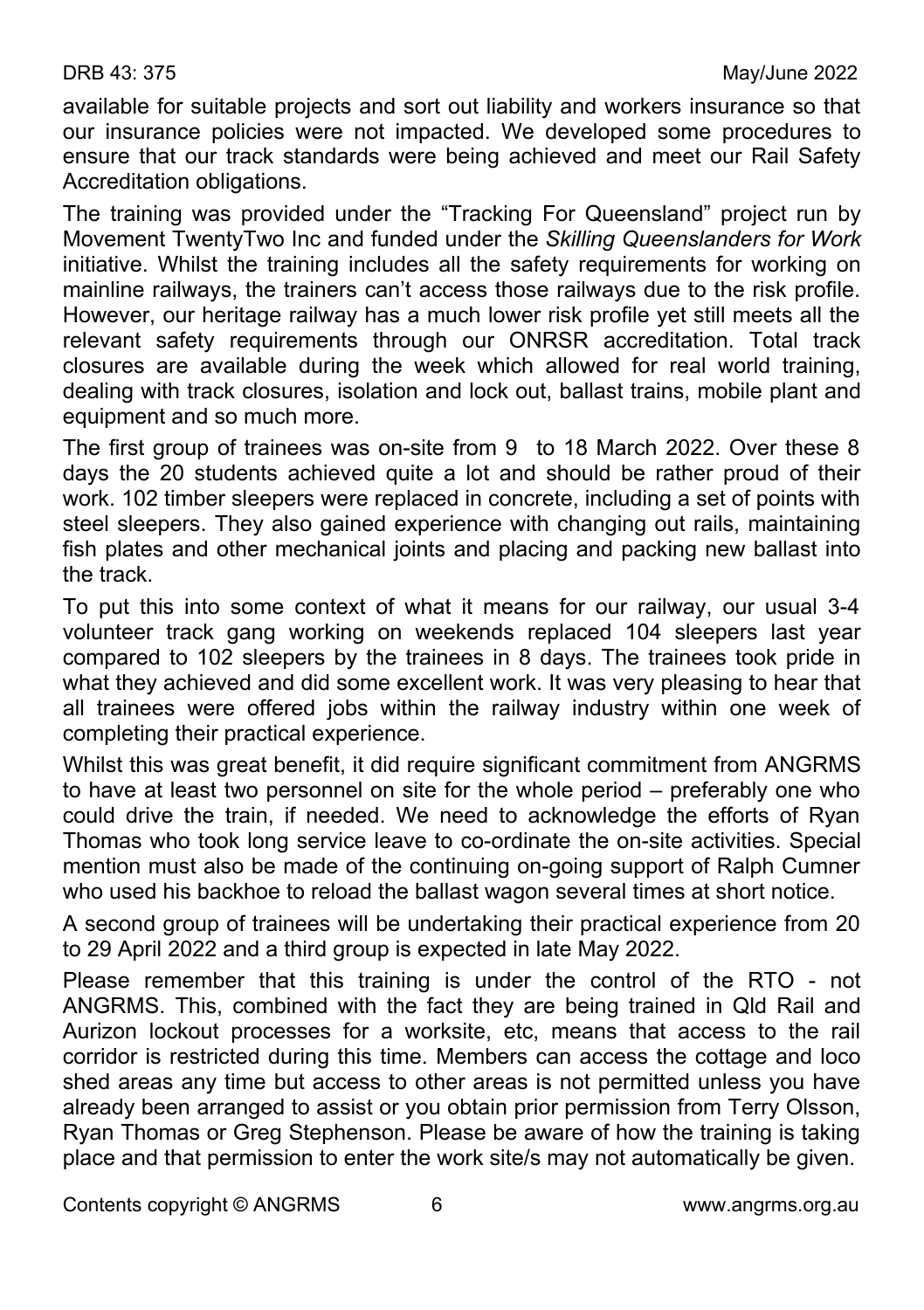## **Track Materials**

In anticipation of work that will be achieved by the upcoming training courses, additional track materials have been required. An additional 150 prestressed concrete sleepers have been obtained from Isis Sugar Mill.

Whilst we have good stocks of ex-CSR sleepers from Ingham, sourcing square head bolts at a reasonable price was challenging and suitable fasteners have been fabricated from threaded rod with square nuts welded on one end. Whilst time consuming to fabricate, the material costs are about one third of the cost of new bolts which is significant when you need 800 bolts.

The current works exhausted our stocks of weld-on lugs for use with Pandrol "eclips" on steel sleepers and delivery of additional stock is awaited.

Special thanks to those that have contributed time and finance to allow these materials to be available for future track work.

We would also like to thank Bracalba Quarry for the donation of 100t of 40mm green stone screenings for use as ballast. This will greatly assist in the next two courses this year.

## **Operations, Sales And Marketing**

*Terry Olsson, Operations, Sales and Marketing*

Operations during March and April were more like our normal for this time of year, with weather not always being the best.

Just before Easter, on 14 April the Queensland Government removed the requirement to be double vaccinated as well as the need to check in using the QR code. This means we no longer need to roster a "check-in person" which is certainly a help. We will still put up at least one of the gazebos at the entry at this stage to help direct passengers to that end of the platform to assist with passenger flow. It has also meant passengers can now better access the Northgate building.

I would like to thank everyone who helped prepare the site as well as those involved in running the train on Easter Sunday. With 262 passengers carried it certainly was worth running.

We now have a booking for a charter for a military vehicles group on Sunday 22 May so we are looking for helpers on that day. We also have a booking for a wedding in March next year so things are starting to get back to normal.

By the time you read this we will have had our stand at the annual AMRA Model Railway Show at the end of April. I will provide a report on this show next edition.

A shortage of operations staff continues to be an issue so if you would like to help please let myself or one of the other Board members know.